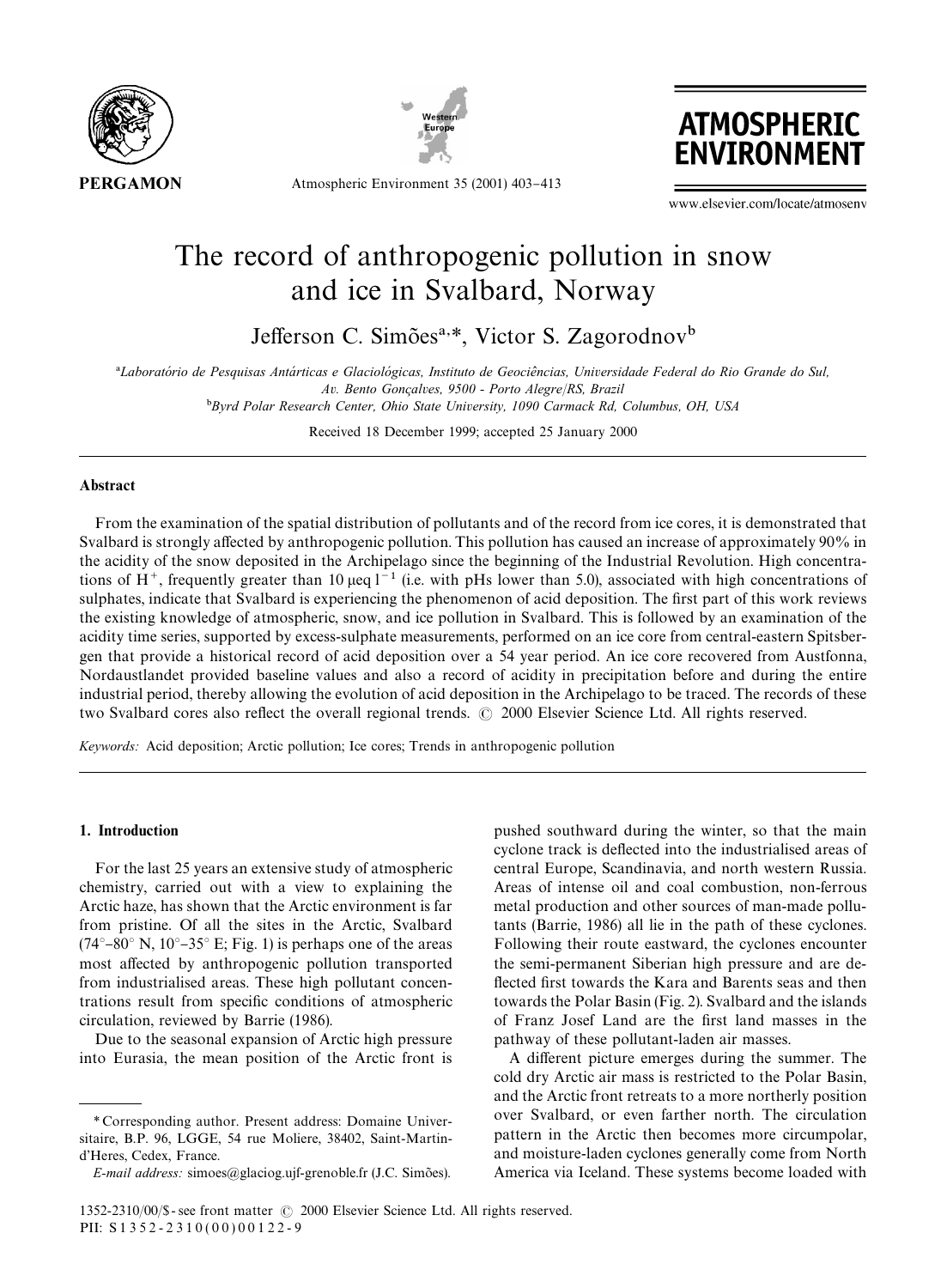

Fig. 1. Map of Svalbard showing the major place-names and ice-core sites (bold numbers). Light numbers and curves show values for spring snow acidity in 1983 (after Semb et al., 1984).

pollutants mainly from the industrial areas of north eastern North America but arrive in Svalbard greatly depleted, as most of the precipitation occurs previously over the ocean. Consequently, the Barents-Kara sea region is subject to a high influx of man-made pollutants with a maximum in late winter - early spring.

Limited sulphur emissions originate from four mining towns in Svalbard (e.g. coal dust from mining production at Barentsburg, Longyearbyen, Pyramiden, and Sveagruva). However, these emissions are not expected to influence the records from Austfonna and Skobreen ice cores examined in this work, as their sites are about 230 and 70 km leeward of Longyearbyen, respectively, and according to Steffensen (1982) southeast winds predominate in this area along all year.

## 2. Anthropogenic pollution in Svalbard

## *2.1. Atmosphere*

Several investigations have shown that the Svalbard atmosphere in winter is heavily loaded with a variety of anthropogenic impurities (e.g. Heintzenberg et al., 1981) which include: sulphates and sulphur dioxide, and soot (Rahn, 1981); heavy metals (e.g. Pb, Cu, Zn, and Ni; Pacyna et al., 1984); pesticides (Oehme and Ottar, 1984); and organic gases (e.g. alkanes; Hov et al., 1984). The presence of the organic compounds supports a midlatitude origin for these impurities. Another main characteristic of Svalbard pollution is the strong seasonality in the concentration of these impurities in the atmosphere. Although Pacyna and Ottar (1985) have proved that even in the summer some pollutants may arrive in the Archipelago (from North America via Iceland and also from Eurasia), these concentrations are still one order of magnitude smaller than in winter. In summer, sea-salt particles predominate, as well as crustal elements.

Sulphur dioxide and nitrogen oxides, in the final form of  $H_2$  SO<sub>4</sub> and HNO<sub>3</sub>, are two of the main pollutants of the Arctic. Fig. 2 (inset) shows the mean winter concentration of excess sulphate ( $\mu$ g m<sup>-3</sup>) at ground-level in the Arctic and environs (after Rahn, 1982). An important feature emerges from this picture - exists a broad tongue of relatively high concentration that follows the main pathway of pollutants towards the Arctic through the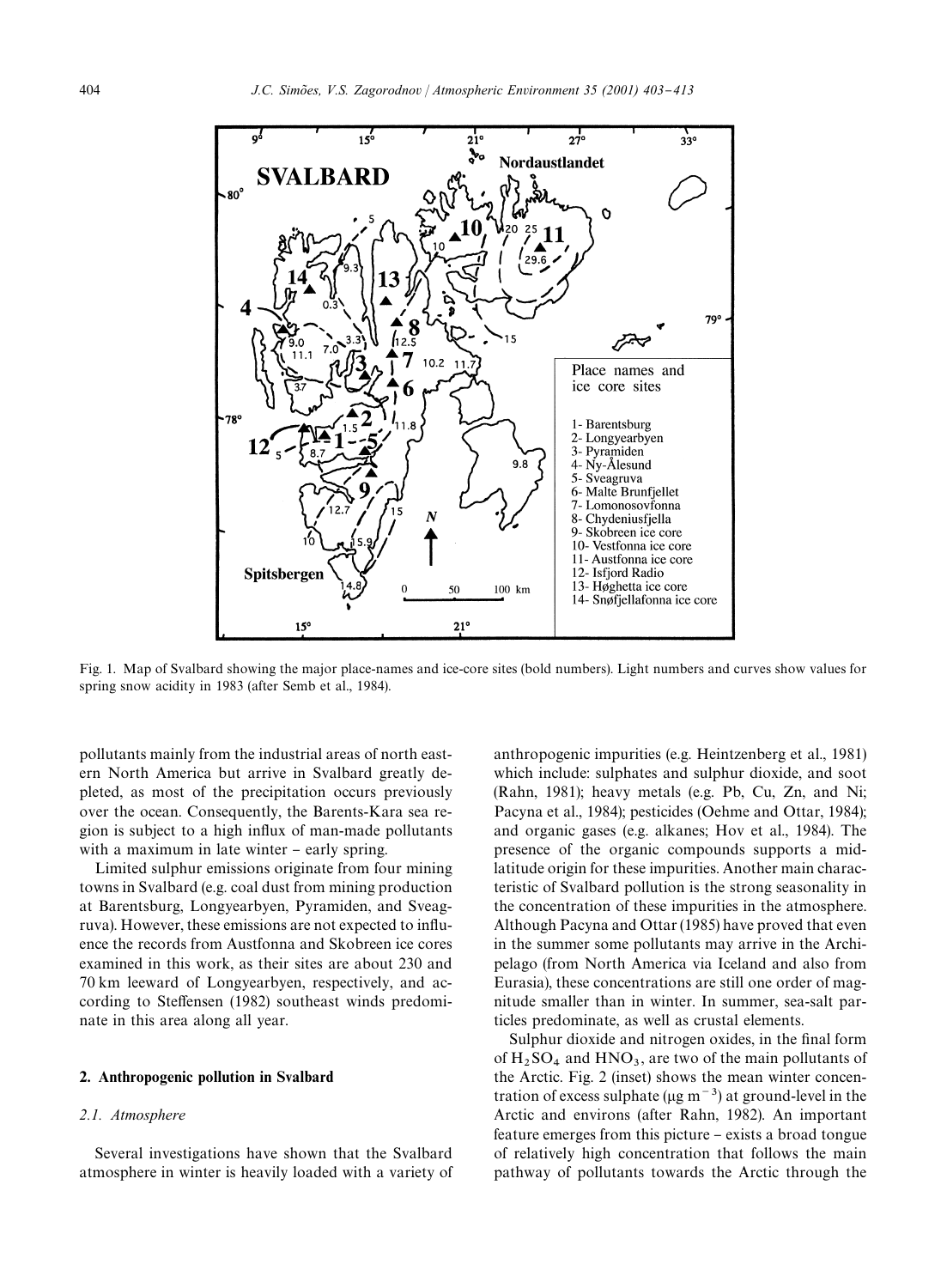

Fig. 2. Superficial H<sup>+</sup> (bold) and excess-sulphate (italic) concentrations in Arctic snow deposited since 1970 (in  $\mu$ Eq l<sup>-1</sup>). The periods covered by the surface values and the sources of the data are the following: AG  $(H<sup>+</sup>, Agassiz$  ice cap 1970–80; Barrie et al., 1985; excess-sulphate 1988–1993, Goto-Azuma et al., 1997); CC (Camp Century 1976–77; Herron, 1982); GISP2 (Greenland Ice Sheet Project 2 1970–1989; Mayewski et al., 1993); ML (Mt. Logan 1979–81; Holdsworth and Peake, 1985); NC (North Central 1973–77; Langway and Goto-Azuma, 1988); ND (Nordaustlandet 1983; Semb et al., 1984); PC (Penny ice cap 1977-79; Holdsworth, 1984; data in graph form); SK (Spitsbergen, Skobreen area 1983; Semb et al., 1984); 20D (Mayewski et al., 1990; data in graph form); SN (Snøfjellafonna, 1970–1980; Goto-Azuma et al., 1995; data in graph form).Inset shows the main pathways (grey) of pollutants to Svalbard (adapted from Barrie, 1986); the light curves show the mean winter concentration of excess sulphate at ground level in the atmosphere of the Arctic and surroundings (after Rahn, 1982); the atmospheric concentrations are given in  $\mu$ g m<sup>-3</sup> (bold numbers).

Barents–Kara sea region. Concentrations in Svalbard during the winter can reach values as high as those for rural areas in Scotland; for example, levels of  $2 \mu g m^{-3}$ were found in Ny-Alesund, which is four times greater than concentrations in the lower atmosphere in Ellesmere Island, Canada, and up to four times greater than concentrations in southern Greenland. Furthermore, daily pulses of up to  $6 \mu g m^{-3}$  of  $SO_2$  have been observed in Bjørnøya (Rahn et al., 1980), site located at  $75^\circ$ N and  $19^{\circ}$  E. The maximum concentrations of sulphur species are observed in late winter – early spring (Heintzenberg and Larssen, 1983). For example, the mean concentration of  $SO_4^{2-}$  in Ny-Alesund (0.57 µg m<sup>-3</sup>) at this time of the year can be as high as concentrations in Scotland  $(0.5-1.0 \,\mathrm{\upmu g \, m}^{-3})$  (Joranger and Ottar, 1984).

## *2.2. Ice and snow*

Chemistry studies of surface snow in Svalbard seem to confirm an environment charged with relatively high concentrations of pollutants. Ionic measurements in pits by Gorham (1958) found  $\lceil SO_4^{2-} \rceil^{*1}$  concentrations of up 14.6  $\mu$ Eq l<sup>-1</sup>, well above baseline excess sulphate values estimated at  $\sim 2 \mu$ Eq l<sup>-1</sup> (Simões, 1990). Gjessing (1977)

<sup>1</sup>Excess-sulphate, calculated from the known sea-salt ratio of sulphates to chlorides, where  $[SO_4^{2-}]^* = [SO_4^{2-}] - 0.103$ [Cl<sup>-</sup>] (Mulvaney and Peel, 1988). All calculations are carried out in  $\mu$ Eq l<sup>-1</sup>.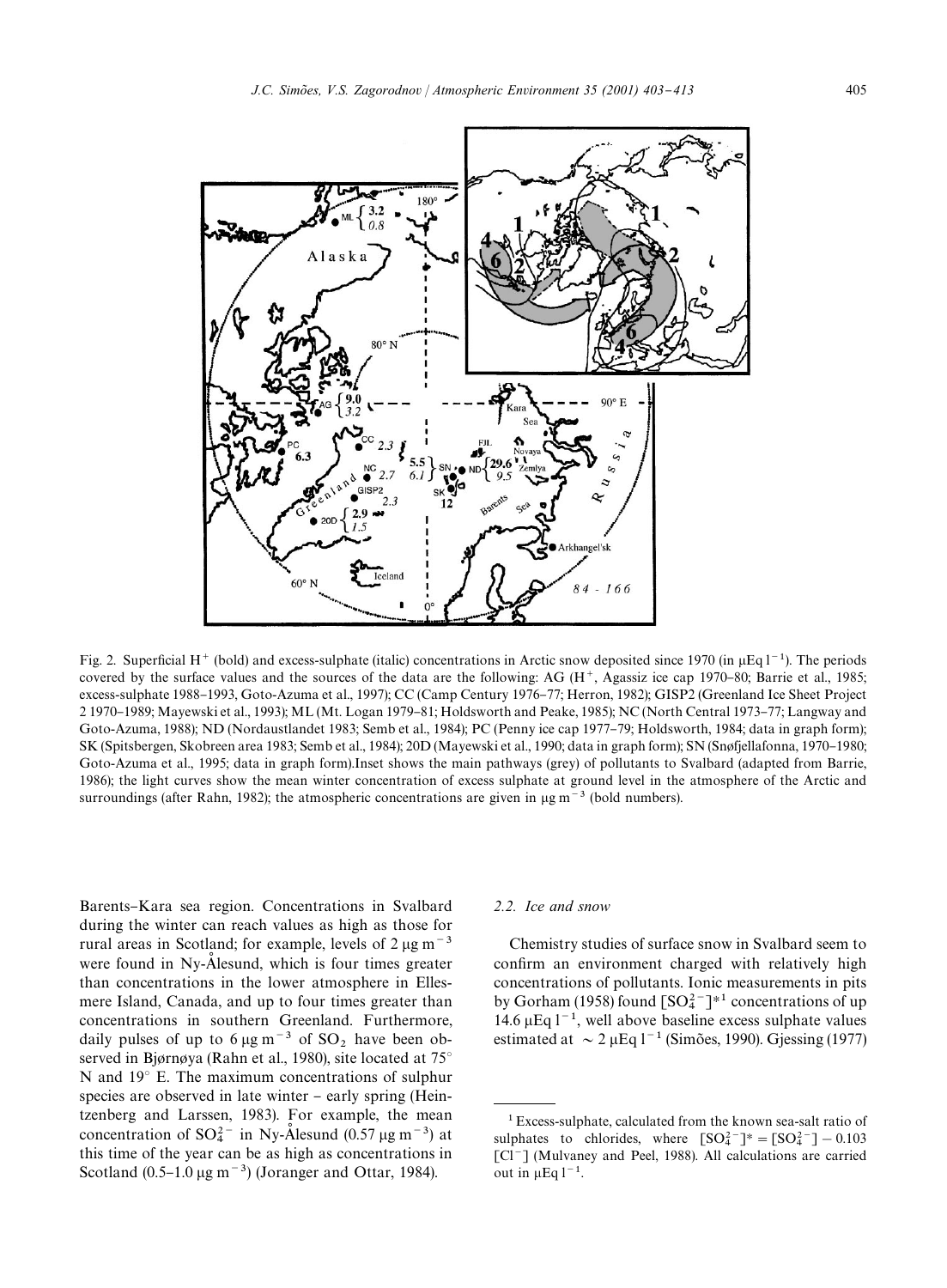found that the anthropogenic pollutants in the snow pack display marked seasonality and concluded that the three main man-made pollutants measured (i.e.  $NO_3^-$ )  $NH_4^+$ , and  $[SO_4^{2-}]^*$ ) are all highly correlated, suggesting that each is derived from the same source region. Mean concentrations in winter layers in 1974/75 were  $4.5 \mu$ Eq l<sup>-1</sup> for  $[SO_4^{2-}]^*$ , 0.5  $\mu$ Eq l<sup>-1</sup> for NO<sub>3</sub>, associated with a mean pH of 5.2 (minimum of 4.8).

In the spring of 1983, Semb et al. (1984) carried out a detailed examination of the spatial distribution of various ions in the Archipelago, including  $H^+$  and  $SO_4^{2-}$ . Surface snow was sampled to the previous summer layer. The measured values average the period Autumn 1982 - Spring 1983 (Fig. 1). Concentrations increase with altitude on the east side of Svalbard, denoting an orographic effect on the air masses reaching the Archipelago. Acid concentrations here are some of the highest recorded throughout the Arctic. Absolute maxima were recorded on Austfonna, where maximum acidities of 29.6  $\mu$ Eq l<sup>-1</sup> (i.e. pH of 4.53) – Fig. 2, 9.5  $\mu$ Eq l<sup>-1</sup> for sulphate,  $0.97 \mu$ Eq l<sup>-1</sup> for nitrate were measured. A survey by Mulvaney (1987) at Malte Brunfjellet, Sabine Land, Spitsbergen, confirmed high values for both sulphates and nitrates (3.9 and 0.9  $\mu$ Eq l<sup>-1</sup> respectively). Values as high as  $8.14 \mu$ Eq  $1^{-1}$  for excess sulphate and 3.84  $\mu$ Eq l<sup>-1</sup> for nitrate were measured following precipitation events. Yevseyev and Korzun (1985) attributed high concentrations of metals (e.g. Pb, Ci, and Fe, associated with high concentrations of sulphate), found in a Vestfonna ice core to man-made pollutants.

A 1987 Høghetta ice dome core (Fig. 1, drilled at 1200 m a.s.l) shows a clear trend towards lower pH values in the upper  $30 \text{ m}$  – approximately the last 150 years (Fujii et al., 1990), reaching a minimum of 5.2 (i.e. 6.3  $\mu$ Eq l<sup>-1</sup>) by the end of the 1970s. A core from Snøfjellafonna (drilled in 1992 at 1190 m a.s.l.) also records a decrease in pH from 1930 to late 1960s, accompanied by a 3-4 fold increase in sulphates (Goto-Azuma et al., 1995). A new (1997) Lomonosovfonna core shows frequent high concentration peaks (i.e.  $> 10 \mu$ Eq l<sup>-1</sup>) of excess-sulphate in the period 1960–1990 (Elisabeth Isaksson, written communication). These results confirm the acidic character of the snow deposition<sup>2</sup> on Austfonna.

## *2.3. General perspective*

Pollutant concentrations in snow and ice may mirror the atmospheric observations and if so, they may outline a well-defined tongue of high values from Eurasia via

Svalbard to the North American Arctic. Fig. 2 shows the known  $H^+$  and  $SO_4^{2-}$  concentrations in modern snow (i.e. post-1970). Insufficient studies have been carried out to permit reconstruction of the spatial distribution of snow surface impurities in similar detail as for the atmosphere in winter, but the general trends appear to be the same. Acidity and sulphates reach their highest values in Nordaustlandet (H<sup>+</sup> = 29.6  $\mu$ Eq l<sup>-1</sup>, and SO<sub>4</sub><sup>2</sup> = 9.5  $\mu$ Eq 1<sup>-1</sup>) and decrease towards the west. Acidity concentrations in Nordaustlandet can be three times greater than concentrations at the Agassiz ice cap site, Ellesmere Island (9  $\mu$ Eq l<sup>-1</sup>; Barrie et al., 1985). Sulphate also attain highest concentration in Nordaustlandet, existing to five times greater than concentrations at the Greenland sites (1.8  $\mu$ Eq l<sup>-1</sup> at Dye 3, 2.3  $\mu$ Eq l<sup>-1</sup> at Camp Century, Herron, 1982; Langway and Goto-Azuma, 1988; 2.3  $\mu$ Eq l<sup>-1</sup> at the Greenland Ice Sheet Project 2 site - GISP2, Mayewski et al., 1993). Although these differences reflect several geographical factors (such as altitude and the continentality of the site), they are great enough to confirm the importance of the Eurasian pathway.

The distribution of pollutants agrees closely with the best estimate by Rahn (1982) for aerosols in the Eurasian pathway (Fig. 2). Concentrations at Mt. Logan (Yukon, Canada) are low and reflect the isolation of the site from the main sources of pollutants. Furthermore, such results are to be expected, as the atmospheric circulation is controlled by the Aleutian low rather than by the Arctic circulation (Holdsworth and Peake, 1985). A survey by Belikova et al. (1984) of the total sulphate content of winter snow cover confirms that the path of aerosol transport lies in the direction of the Barents-Kara sea region. The highest values are in the Ukraine  $(>166 \,\mu\text{Eq } 1^{-1})$  and are followed by a band of high concentrations (84-166  $\mu$ Eq l<sup>-1</sup>) which extend through central European Russia towards Arkhangel'sk. From these observations it can be suggested that the highest concentrations of anthropogenic pollutants in the Arctic are generally to be expected in the Barents-Kara sea region, maximum concentrations expected in Novaya Zemlya.

## 3. The record of anthropogenic pollution in two Svalbard ice cores

## *3.1. The Skobreen ice-core record*

In Spring 1986, a 23.10 m ice core was retrieved from central Spitsbergen using an electro-mechanical drill. The site is located 600 m a.s.l. within the relatively flat accumulation area of Skobreen (Fig. 1), a 7000 m long stable and slow valley glacier (Simões, 1990), ice thickness at the drilling site is  $\sim$  114 m (Simões, 1990).

This glacier is subject to surface melting in summer, and thus the core stratigraphy shows an intercalation of

 $2$  In the case of snow precipitation the terms "acid-rain" or "acid-snow" precipitation are not adequate, as the acidity of the deposited snow may be enhanced by dry deposition. It is instead more appropriate to discuss records of "acid deposition" in snow and ice.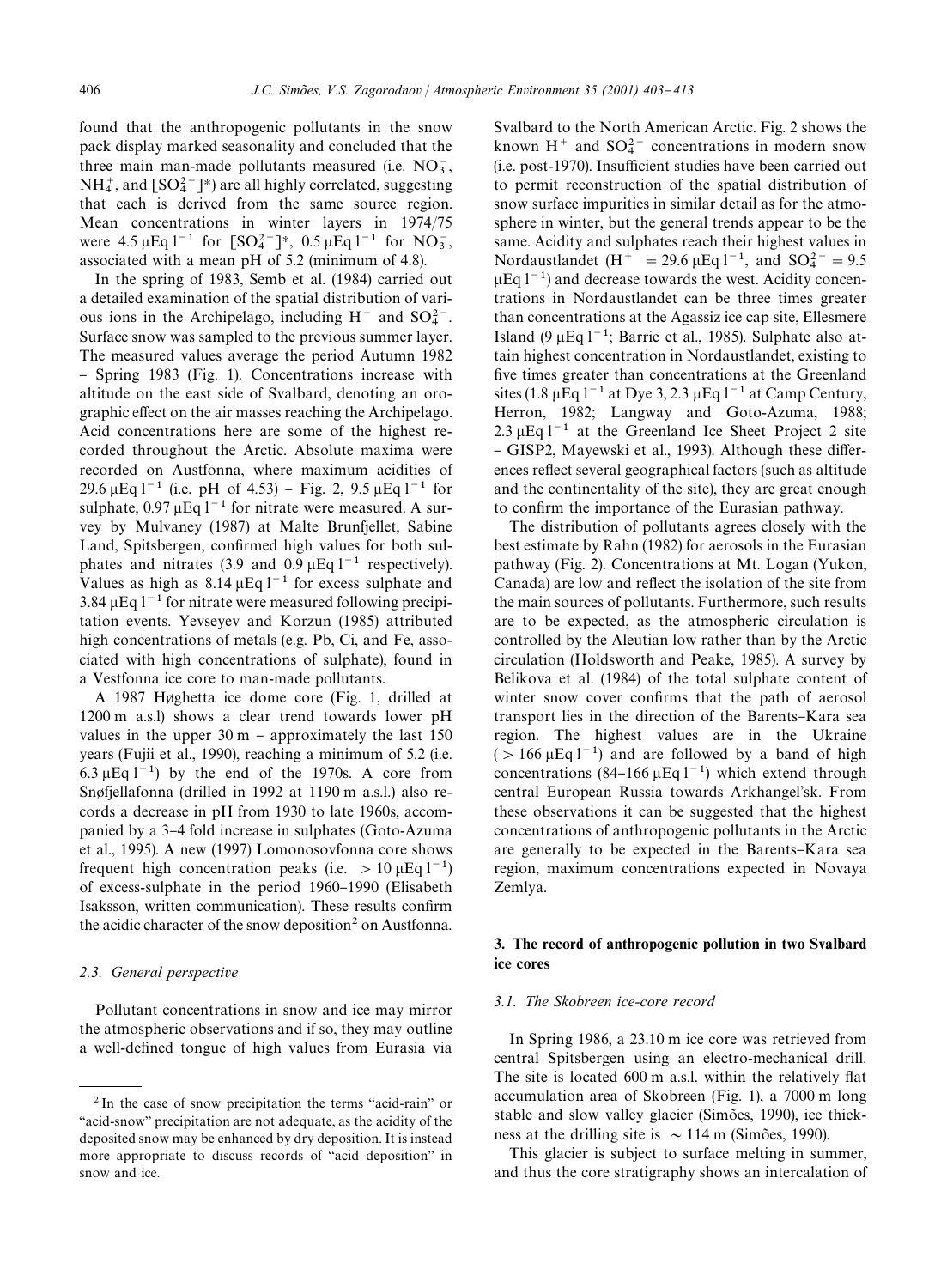snow, firn and ice layers and a rapid change of the snow pack to glacial ice. It is accepted that percolation and refreezing have impaired the original record of seasonal variations in acidity, stable-isotopes ratios and ionic concentrations. Nevertheless, the variations have not been totally obliterated and a quasi-seasonality was observed in the acidity profile. On the other hand, the site does not seem to suffer great flush-out, as demonstrated by similar  $\delta^{18}$ O trends from another shallow core retrieved 2 km apart and at 480 m a.s.l. Furthermore, the summer  $(\delta s)$ - winter ( $\delta w$ ) difference in the stable isotopes ratios are similar to the difference found in the precipitation at the Isfjord meteorological station - Spitsbergen (Simões, 1990). It is supposed, therefore, that percolation was generally contained in the previous winter's accumulation.

In dating the Skobreen core, four sequential steps were adopted: (1) the determination of the mean accumulation rate since 1963 by identifying tritium peaks resulting from nuclear testing; (2) checking the resulting net mean accumulation rate by spectral analysis of the parameters with continuous time series (i.e. acidity,  $\delta^{18}O$ , and electrolytic conductivity  $-$  EC); (3) identifying the maximum number of annual layers in the entire record from the stable-isotope, excess deuterium  $-d$ , acidity, and EC profiles; (4) comparing the results with a simple Nye flow model (Nye, 1963), employing the mean net accumulation rate determined from the upper layer. The mean net accumulation rate for the core is between 300 and  $330 \text{ kg m}^{-2}$  a<sup>-1</sup> water equivalent. According to our interpretation, the core represents a period of  $54 \pm 5$  years of precipitation.

# *3.1.1. Sampling and methods*

Metre-long sections of the Skobreen core were packed in plastic and placed into cardboard tubes and kept in a snow trench for a week at temperatures below  $-5^{\circ}$ C. The tubes were then packed in insulated boxes and flown to the British Petroleum (BP) cold rooms in Sunbury, England in less than 24 hours. Two months later, subsampling were carried out at BP. To reduce contamination, only an inner 3.5 cm cylinder was sampled for analysis. The outer part of the core was cut and scraped with a Teflon-coated tenon saw. The sections were then placed in plastic bottles (previously washed with water distilled three times) and left to melt. Two bottles were filled with the same distilled water to serve as blanks for the chemical analysis process.

Acidity was measured in all 210 ice-core samples (each sample representing a 0.1 m section in length) with a pH meter (a gel-filled electrode, Gallenkamp PHK-120-B, precision of 0.01 at pH 7); the instrument was calibrated with buffers of pH 4 and 7. The pH was measured after the sample bottles had been open for 10 min (to achieve equilibrium with the atmospheric  $CO<sub>2</sub>$ ) in a well-ventilated clean room at ambient temperature (i.e.  $21^{\circ}$ C).

This procedure results in a constant  $H_2CO_3$  background for all the samples, so the variations in acidity do not result from varying  $CO<sub>2</sub>$  uptake. For every fourth sample the pH was also measured after another 4 and 8 min. No substantial difference was observed in the later measurements, confirming that the uptake of  $CO<sub>2</sub>$  had achieved equilibrium. A sample of triply distilled, deionized water (pH  $\sim$  5.7) was used as reference and was repeatedly measured over time. The 210 samples have a mean acidity of  $3.09 \pm 1.49 \,\mu\text{Eq} \, \text{I}^{-1}$ .

Only 38 spot samples, equally distributed down the core, for  $SO_4^{2-}$ . Sulphate concentration was measured by ion chromatograph Dionex 2010i, with an accuracy of 10%. Two blanks showed concentrations of less than 0.60  $\mu$ Eq l<sup>-1</sup> of SO<sub>4</sub><sup>-</sup>. Similarly prepared water was used<br>to clean the plastic storage bottles. The mean SO<sub>4</sub><sup>-</sup> concentration in the 38 samples is 7.13  $\pm$  6.04  $\mu$ Eq l<sup>-1</sup>.

## *3.1.2. Results*

Profiles of both acidity<sup>3</sup> and  $[SO_4^{2-}]^*$  are shown in Fig. 3A. Concentrations of  $H<sup>+</sup>$  have increased at a rate of 0.03  $\mu$ Eq l<sup>-1</sup> a<sup>-1</sup> since the 1930s, with  $r = 0.44$  and  $\alpha$  < 0.001. This mean rate of change represents an increase of about 67% in acidity over a period of 50 years  $(1930-80)$  when compared with mean values for the 1930s. Maximum values of both acidity and excess-sulphate were reached in middle 1970s.

Fluctuations of  $[SO_4^2^-]^*$  may be explained by the discontinuous sampling frequency. As demonstrated above, the concentration of pollutants in the Arctic shows a strong seasonality. Therefore, it is possible that in some years only snow deposited in summer had been sampled, which would give a false impression of low impurity content. Furthermore, the limited number of samples does not allow for any trend estimation. This sampling problem, however, can not explain the great fluctuations observed in the acidity record, as these measurements were continuous. Most likely melting and percolation have been great enough to elute part of the  $H^+$  and SO<sub>4</sub><sup>-</sup>, and so ionic redistribution would be causing false peaks. Nevertheless, a significant correlation of  $Cl^-$  with total sulphates is a strong evidence that the core has not been homogenised by melting beyond recognition of major trends. In a elution sequence,  $SO_4^{2-}$  is the first anion to be flushed out with Cl<sup>-</sup> being the last. Furthermore, the  $SO_4^{2-}/Cl^-$  ratio would decrease rapidly with melt migration as the elution is also differential

 $3$  pH has been converted to H<sup>+</sup> concentrations to facilitate cross-comparison with other acidity time series, and the calculation of the mean and trends. The main contribution to the acidity in polar precipitation is made by the strong acids, and weak acids (such as organic acids) are in general insignificant in the background precipitation of the polar regions (Legrand and Saigne, 1988).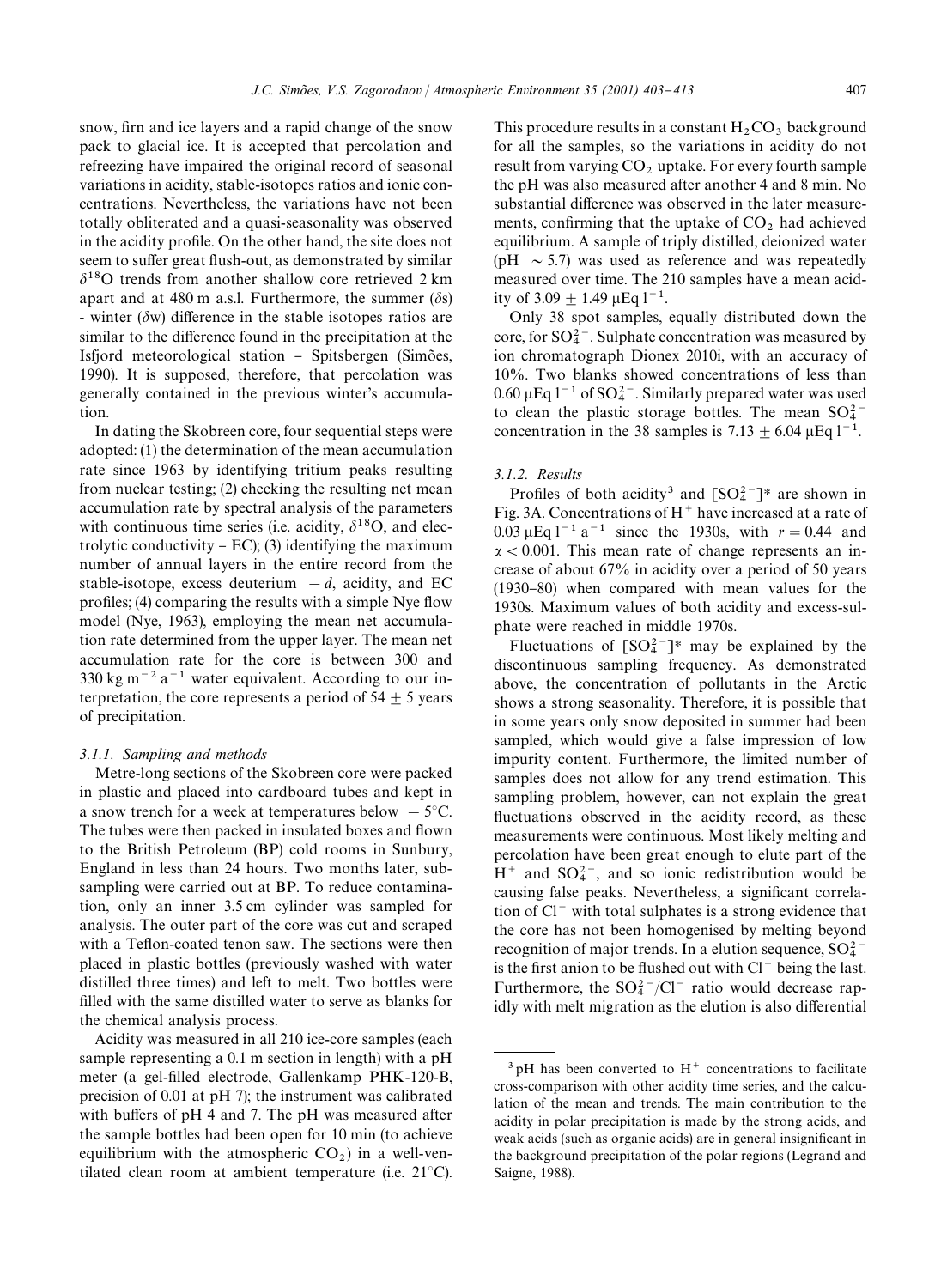

Fig. 3. Svalbard cores: (A) Mean annual acidity (solid line) and excess-sulphate (dashed line) values in the Skobreen core. Note the different resolution of the two time series. (B) Acidity concentration in the Austfonna core since 1700. A distanceweighted least squares model was used to fit a curve to the data. The arrow indicates the acid peak attributed to the Tambora (1816) volcanic event.

(i.e. sulphates are removed faster), an effect not observed in Skobreen.

#### *3.2. The Austfonna ice-core record*

In 1987 an ice core was recovered from the ice divide (750 m a.s.l.) of Austfonna, an ice cap on the island of Nordaustlandet (Zagorodnov and Arkhipov, 1990). The core reached bedrock at 566.7 m and is estimated to represent about 4000 years of accumulation. One of the ice parameters measured was pH, thereby providing a long-term record of acidity for Svalbard and leading to the derivation of a pre-Industrial Revolution baseline.

Because this island is situated in a colder environment farther north and east of Skobreen, it was thought to guarantee better preservation of the original signal, but melting and percolation was observed to be intense in some years. The proportion of firn layers tends to increase below a depth of 45 m, confirming reduced melting before this century.

#### *3.2.1. Sampling and methods*

Only a central column  $(0.02-0.04 \text{ m diameter})$  of the ice core was sampled to reduce contamination. A thermal sampler allowed the operator to place each of  $0.1-0.8$  m subcore long sections into a polyethylene bag without contact with any tools except the inner surface of the sampler (a titanium coring head). Sampling bags, filtering apparatus, filters, and plastic bottles were washed with a solution of  $10-20\%$  of  $HNO<sub>3</sub>$  and three to four times with distilled water. The pH of flushing water was measured after these rinses and no substantial changed was detected. A Russian-made EV-74 voltmeter and a Ag-Cl balance electrode was used to measure pH. Further details on sampling and methods are given in Zagorodnov and Arkhipov (1990).

## *3.2.2. Dating of the Austfonna ice core*

The methodology adopted for the dating of the 1987 Austfonna core was to generate different runs with a simple Nye model (Nye, 1963), varying mean accumulation rates between 300 and 900 kg m<sup>-2</sup> a<sup>-1</sup>. For the upper part of the ice core, Nye's model provides reliable dating (Paterson, 1994). The dated acidity profiles were then cross-checked with the acidity record at Skobreen and also against the sum of sulphates and nitrates in the 20D Greenland core (Mayewski et al., 1986, 1990). The best results were obtained with mean net accumulation rates between 511 and 526 kg m<sup> $-2$ </sup> a<sup>-1</sup>, although some uncertainties may exist, given that similar variations and trends could occur with some time lag at different ice-core sites (Zagorodnov and Arkhipov, 1990).

It was also possible to attribute some of the strongest peaks to well known volcanic eruptions in the Northern Hemisphere. For example, a H<sup>+</sup> peak of 10.7  $\mu$ Eq l<sup>-1</sup> occurs at a depth of 89 m (Fig. 3B), which is estimated to have been deposited in about 1812 and is attributed to the eruption of Tambora in 1816, an event marked elsewhere in the Arctic (e.g. Clausen and Hammer, 1988). The acidity profile for Austfonna is plotted in Fig. 3B assuming a mean neat accumulation rate of 526 kg m<sup> $-2$ </sup> a<sup>-1</sup> for the period  $1700-1987$ .

# *3.3. Results*

Fig. 3B shows the record of acidity concentration since 1700: present values are more than twice the values at the beginning of the 19th century. A linear-regression analysis for the period 1800-1980 yields a trend of  $0.012 + 0.002 \,\mu\text{Eq } l^{-1} a^{-1}$ , with  $r = 0.39$  at a highly significant level ( $\alpha$  < 0.001). This slope represents a total increase of about 2.2  $\mu$ Eq l<sup>-1</sup> over 180 years, or about 85% above an estimated baseline value of  $2.6 \pm 1.0 \,\mu$ Eq l<sup>-1</sup> (i.e. the mean acidity for the period before 1800). A mean acidity of  $2.7 \pm 1.2 \,\mu\text{Eq} \, \text{I}^{-1}$  is found in the Austfonna core samples for the period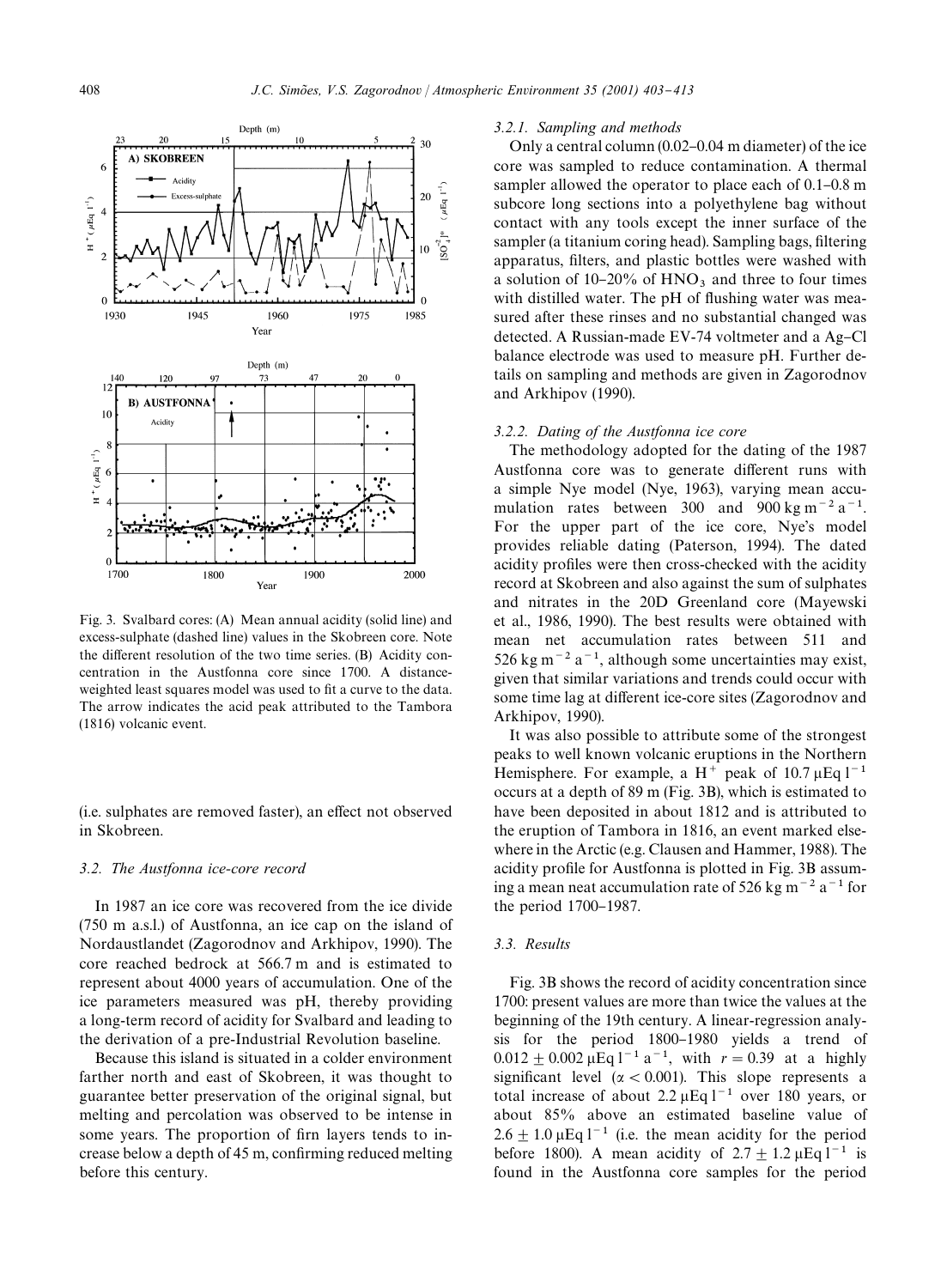1800–1900, 3.4  $\pm$  1.6  $\mu$ Eq l<sup>-1</sup> for the period 1900–1950, and  $4.9 \pm 1.8$  for the period 1950–1980.

## 4. Discussion

#### *4.1. Comparison with the record of other ice cores*

## *4.1.1. Acidity*

Acidity profiles from Svalbard are compared with other cores in Fig. 4. The main graph depicts the records from the Austfonna and Høghetta cores. The data for the upper 40 m of the latter were digitised and converted to acidity from a smoothed pH profile obtained by Fujii et al. (1990). The two sites are approximately 150 km apart. The Høghetta record was "fixed" to the Austfonna time scale taking as reference the major trends observed in both profiles and an acid peak identified at about 1816 AD in the two cores. Natural variance in the net accumulation rate at the two sites during the 19th century may have resulted in small dating errors. Neither record shows statistically significant trends during the first part of the 19th century. On the other hand,  $H^+$  increased in the period 1830–1920 at a rate of 0.012  $\mu$ Eq l<sup>-1</sup> a<sup>-1</sup> in both cores. The 1920–1929 decade is marked by a slight decrease in acidity.

An inset in Fig. 4 showing the Snøfjellafonna (A) and Skobreen (B) acidity records provides further evidence for increasing acidity in the regional precipitation. The former profile is digitised from Goto-Azuma et al. (1995). The four profiles all show relatively high  $H^+$  for the period 1930–1980. On the other hand, only three cores produce statistically significant trends (i.e.  $\alpha$  < 0.001) and at different rates  $(0.051 \pm 0.009 \,\mu\text{Eq } l^{-1} \text{ a}^{-1})$  at Austfonna,  $0.040 \pm 0.011 \,\mu\text{Eq } l^{-1} a^{-1}$  at Høghetta,  $0.034 + 0.004 \,\mu\text{Eq } l^{-1} \text{ a}^{-1}$  at Skobreen). This disparity may reflect local post-depositional modification in the records such as partial melting and percolation of  $H<sup>+</sup>$  to lower layers, and homogenisation of signal (as seems to be the case for Snøfjellafonna).

 $H^+$  concentration decreased within the four cores in the late 1950s. Three main factors could cause changes in concentration at the deposition site (i.e. the original precipitation at the core sites):  $(1)$  modifications in the path followed by air masses transporting impurities from source to receptor; (2) the scavenging process; and (3) changes in the strength of the source (Neftel et al., 1985). The production of precursors of strong acids  $(e.g. SO<sub>2</sub>)$ were actually increasing rapidly by the 1950s, and the third hypothesis is therefore disregarded. The other two controls remain to explain the decrease in the late  $1950s$  – early 1960s. Two hypotheses are now put forward: (1) Changes in the precipitation or post-depositional alteration - the decrease would be explained either by partial elution of the  $H^+$  or by a higher precipitation rate for the given period. Both options are supported by meteorological data for Svalbard for this period (i.e. an exceptionally warm period with high precipitation; Simões, 1990). For the other sites, it would be necessary to examine the variations in both the annual accumulation rate and the summer melt conditions before reaching any conclusion. (2) Strengthening of the zonal air circulation, forcing a position of retreat for the Arctic front, and less frequent passage of cyclones



Fig. 4. Acidity concentration in the Svalbard cores: Austfonna (solid line) and the Høghetta (dashed line), the former is derived from data shown in Fig. 3B and is smoothed by a 10 sample moving average model. The latter is digitised from a 20-point running mean profile published by Fujii et al. (1990). The inset shows the Snøfjellafonna (A) the Skobreen (B) records from 1930s; the former is digitised from Goto-Azuma et al. (1995). Both series have been smoothed by a 5-point moving average model.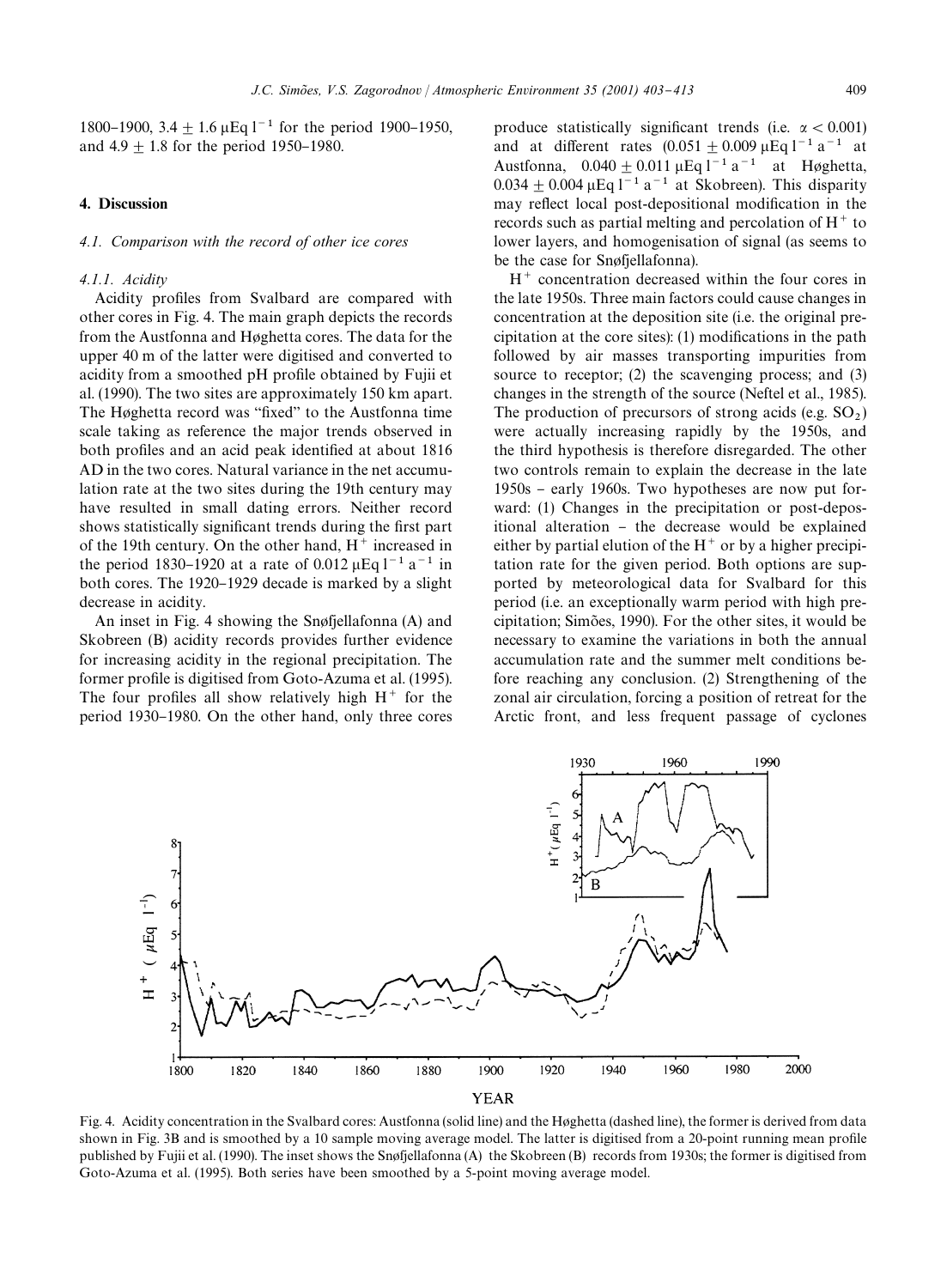

Fig. 5. Twenty century excess-sulphate ( $[SO_4^2$ <sup>-</sup>)\*) series: Skobreen, this work; Snøfjellafonna, digitised from Goto-Azuma et al. (1995); GISP2 and Mt Logan, both profiles digitised from Mayewski et al. (1993). The graph also includes data for Europe: the total sulphate profile of the Colle Gnifetti core from Döscher et al. (1995) and the SO<sub>2</sub> anthropogenic emissions estimated by Mylona (1996).

through the source areas in Eurasia, during the warm 1950s. This scenario would naturally result in a reduced load of anthropogenic impurities in the troposphere. Air chemistry observations under zonal and azonal vortex flow conditions on longer time scales (i.e. decadal) would be necessary to confirm this hypothesis.

Maximum acidity was reached in all cores by the early 1970s when the mean annual concentration frequently surpassed 6  $\mu$ Eq l<sup>-1</sup>. The ratio between H<sup>+</sup> concentrations in the 1970s and the estimated regional baseline value (Section 3.3) is about 1.9 for Austfonna and 2.1 for Høghetta. These values are assumed to indicate greater emission of anthropogenic sulphur dioxide and nitrogen oxides due to industrialisation, as there is no evidence for an increase in natural production (such as a period of great volcanic activity). This hypothesis is also supported by the relatively high mean excess sulphate from the two shallow cores representing the period  $1930-1980$ (Fig. 5).

#### *4.1.2. Excess sulphate*

The excess sulphate profiles from Skobreen and Snøfjellafonna are compared in Fig. 5 with similar records from two Arctic cores, GISP2 and Mt. Logan (both profiles digitised from Mayewski et al., 1993). These two sites were chosen because they represent different climatic settings in the Arctic. GISP2 is Greenland site at 3207 m a.s.l.; Mt. Logan, in the Yukon Territory, is at 5300 m a.s.l. and its climate is controlled by the Pacific-North American atmospheric circulation. Fig. 5 also includes the total sulphate data from Colle Gnifetti (obtained from Döscher et al., 1995), a site at 4450 m a.s.l. in the Monte Rosa massif that it is suggested to represent the pollution history of central Europe. All of these cores are also compared to the historical sulphur dioxide emissions inventoried by Mylona (1996), supposed to reflect mainly coal combustion before Word War II and fossil fuel combustion thereafter (Mylona, 1996).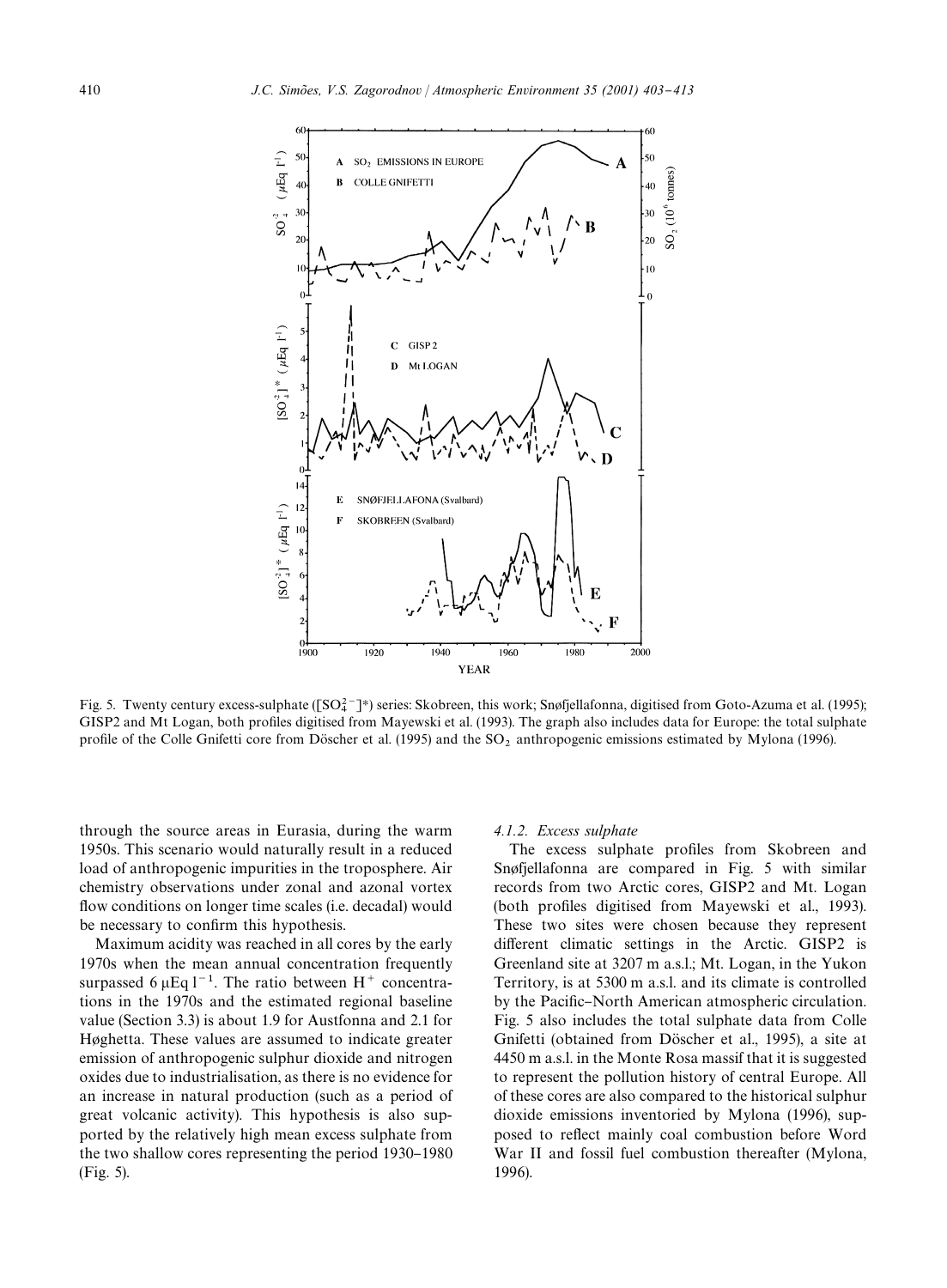The Skobreen and Snøfjellafonna cores contain mean excess sulphate levels for the period 1930-1980 (5.2 and 5.9  $\mu$ Eq l<sup>-1</sup>, respectively) higher than any other site excluding Colle Gnifetti. Interestingly, the two cores record an early increase in 1930s, also observed in Cole Gnifetti, Mt. Logan and in the European sulphur dioxide production. In Svalbard this peak is followed by a concentration trough in the 1940s that may reflect a reduction in  $SO_2$  emissions during the Word War II years as it is also observed in Colle Gnifetti. More recently, a clear trend to higher values has been observed in Skobreen, reaching a maximum by the late 1970s (0.14  $\pm$  0.025  $\mu$ Eq l<sup>-1</sup> a<sup>-1</sup>,  $r = 0.62$ ,  $\alpha < 0.001$ ). By then, the mean annual concentration was  $10.6 \,\mu\text{Eq } l^{-1} \text{ a}^{-1}$  (140% increase in 40 years), concomitant, therefore, with the maximum European  $SO_2$  emission (a peak of  $55 \times 10^6$  tons). Since 1970, all cores show a trend towards lower excess sulphate which may also reflect the decreasing European sulphur dioxide production (a fall of 30% by 1980). No similar trend is found in the Snøfjellafonna profile.

Although the GISP2 core also records an increase in excess sulphate for the period of study, this profile differs from Skobreen. This discrepancy is to be expected as the GISP2 site is under a different atmospheric circulation regime, it being strongly affected by pollutant emissions from North America. In general, it can be said that the Skobreen core reflects the general sulphur dioxide emissions in Europe, but no linear relationship is found between the two time series.

The decrease in acidity and  $\lceil SO_4^{2-} \rceil^*$  from the late 1980s to the present in Svalbard can be attributed to a decrease in source inputs (i.e. stringent pollution controls, as reflected in the  $SO_2$  emissions profile for Europe). It also may have resulted from a greater wash-out of ions due to increasing melting, but there is no evidence of that change in the meteorological record (Simões, 1990).

Finally, it is clear that some of the acids are removed from the snow/firn layers even at an altitude of 600 m in central Spitsbergen, following examination of the chemistry of the Skobreen core (Simões, 1990). Davies et al.  $(1982)$  demonstrated that ions are eluted from snow differentially in a manner that accentuates the loss of strong acids (i.e. mainly  $H_2SO_4$  and  $HNO_3$ ). These great losses happen during the first weeks of the thaw and can lead to a three-to-fivefold increase in acidity concentrations (i.e. an "acid shock"). Our study does not examine melting processes at low elevations, but a more intense release of acids and meltwater flush-out will certainly occur there. It is therefore recommended that monitoring of the composition of meltwater, lakes, and fjords in Svalbard (to assess the impact of the acidic run-off) be carried in the future.

#### 5. Summary and conclusions

Svalbard is one of the areas in the Arctic most affected by anthropogenic pollution. The expansion southwards in the winter of the cold dry Arctic air mass forces the main cyclone tracks over the heavily polluted atmosphere of central Europe, Scandinavia, and north western Russia, and subsequently deflected towards the Arctic. Svalbard is one of the first land masses in the path of these pollutant-laden air masses and as a consequence its atmosphere, snow, and ice have a high content of anthropogenically derived impurities. Atmospheric winter concentrations of excess sulphate are similar to those in the north of Scotland. Measurements carried out on the seasonal snow cover over the last two decades confirmed the atmospheric observations. Maximum values are reached in Nordaustlandet, where excess sulphate can surpass 8  $\mu$ Eq 1<sup>-1</sup>, and for H<sup>+</sup>, 15  $\mu$ Eq 1<sup>-1</sup>.

The examination of an acidity profile for an ice core from Austfonna provides baseline values and trends from the beginning of the Industrial Revolution. Pre-industrial acidity oscillated between 2.3 and 2.8  $\mu$ Eq l<sup>-1</sup>, with a mean value of 2.6  $\mu$ Eq l<sup>-1</sup>. Since the mid-19th century, a trend towards higher values is observed, most probably due to the increase in production of sulphur compounds in Europe. Since  $1800$  the H<sup>+</sup> concentration in Austfonna has risen to a total of 2.4  $\mu$ Eq l<sup>-1</sup>, which represents an increase of about 90% when compared to the baseline concentration. Two shallow cores (Skobreen and Snøfjellafonna) confirm that this increase in acidity is associated with a relatively high excess sulphate ( $> 5 \mu$ Eq l<sup>-1</sup>). In short, it can be said that the results from the two ice cores, Austfonna and Skobreen, confirm the atmospheric and surface snow observations of an environment heavily loaded with anthropogenic impurities that at least partially reflect the European sulphur dioxide emissions. The high concentrations of  $H^+$ , frequently greater than 10  $\mu$ Eq l<sup>-1</sup> (i.e. pH < 5.0) and associated with high concentrations of sulphates, indicate that Svalbard is suffering at least sporadically from the phenomenon of acid deposition.

The stratigraphic profiles of the Skobreen and Austfonna cores, on the other hand, show strong signs of post-depositional alteration due to melting, percolation and refreezing of the surface layers. Some annual layers may have even been affected by preferential ionic elution. Therefore, concentration values and trends reported in this paper may need confirmation from ice cores taken in more favourable glaciological conditions (i.e., colder sites). It is suggested that a shallow ice core from one of the small glaciers in the Chydeniusfjella mountain range (1300 a.s.l., Fig. 1) may provide a better record for the last two centuries.

## Acknowledgements

This work was performed while J.C. Simões was enjoying the hospitability of the Scott Polar Research Institute and was supported by a grant from the Brazilian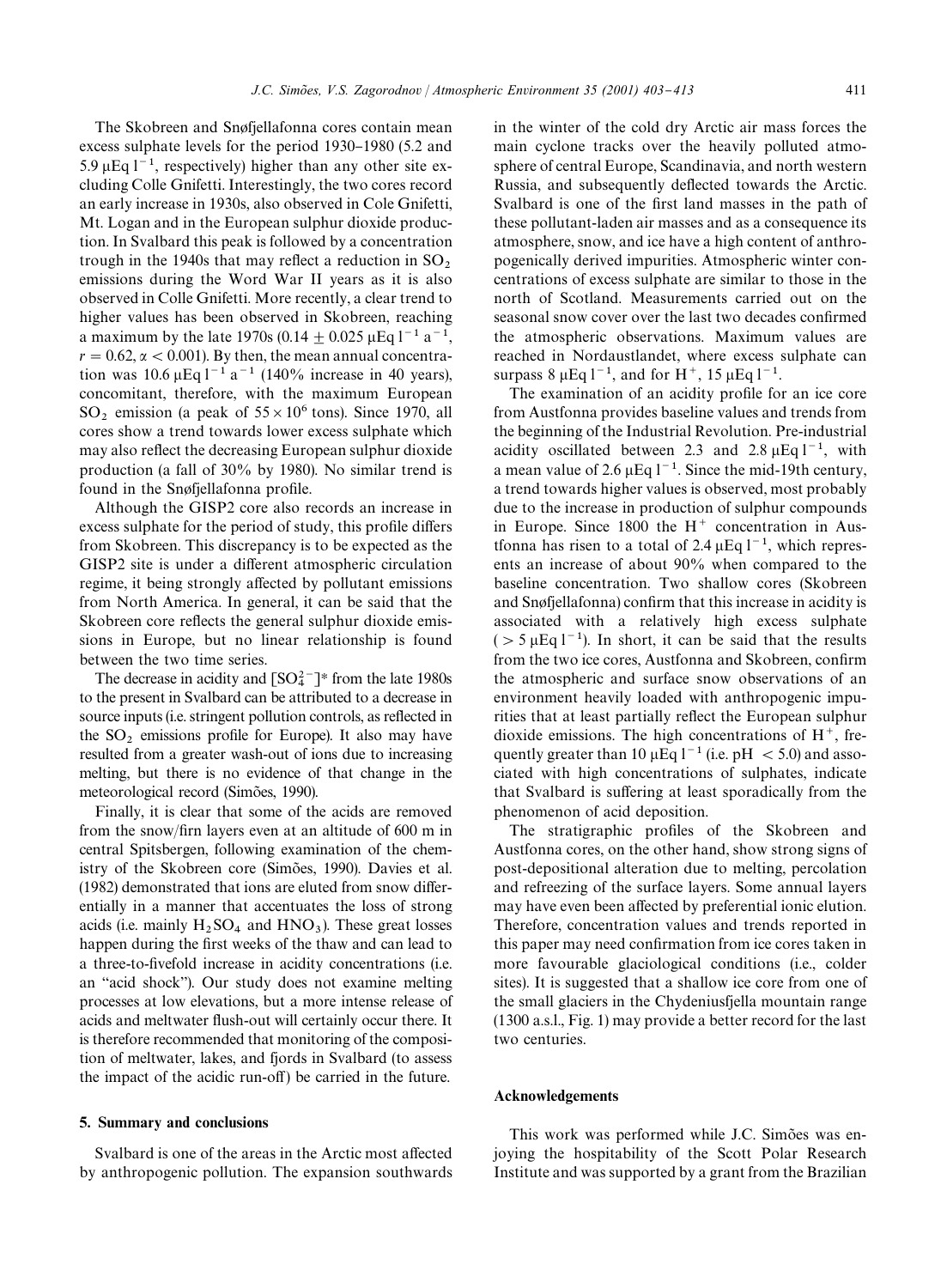Antarctic Programme/National Council for Scientific and Technological Development (CNPq). We thank D.J. Drewry, D. Peel, J. Cole-Dai, K.A. Henderson and E. Wolff for their comments on this paper, R. Mulvaney for ionic analysis, and the Physikalisches Institut of the University of Bern for providing an electro-mechanical drill. We would like to express our appreciation to E.M. Zinger, L.S. Troitskii and S.M. Arkhipov who made this Austfonna ice coring possible.

## References

- Barrie, L.A., 1986. Arctic air pollution: an overview of current knowledge. Atmospheric Environment 20, 643-663.
- Barrie, L.A., Fisher, D., Koerner, R.M., 1985. Twentieth century trends in Arctic air pollution revealed by conductivity and acidity in snow and ice in the Canadian high Arctic. Atmospheric Environment 19, 2055-2063.
- Belikova, T.V., Fasilenkoo, V.N., Nazarov, I.M., Pegov, A.N., Fridman, P.D., 1984. Characteristics of background sulphate pollution of the snow cover in the territory of the USSR. Meteorologiya Gidrologiya 9, 47-56 (in Russian).
- Clausen, H.B., Hammer, C.U., 1988. The Laki and Tambora eruptions as revealed in Greenland ice cores from 11 locations. Annals of Glaciology  $10, 16-22$ .
- Davies, T.D., Vincent, C.E., Brimblecombe, P., 1982. Preferential elution of strong acids from a Norwegian ice cap. Nature 300, 161-163.
- Döscher, A., Gäggeler, H.W., Schotterer, U., Schwikowski, M., 1995. A 130 years deposition record of sulphate, nitrate and chloride from a high-alpine glacier. Water, Air and Soil Pollution 85, 603-609.
- Fujii, Y., et al., 1990. 6000-year climate records in an ice core from the Høghetta ice dome in northern Spitsbergen. Annals of Glaciology  $14, 85-89$ .
- Gjessing, Y.T., 1977. Episodic variations of snow contamination of an Arctic snowfield. Atmospheric Environment 11, 643-647.
- Gorham, E., 1958. The salt content of some ice samples from Nordaustlandet (North East Land), Svalbard. Journal of Glaciology 3, 181-186.
- Goto-Azuma, K., Kohshima, S., Kamaeda, T., Takahashi, S., Watanabe, O., Fujii, Y., Hagen, J.O., 1995. An ice-core chemistry record from Snøfjellafonna, northwest Spitsbergen. Annals of Glaciology 21, 213-218.
- Goto-Azuma, K., Koerner, R.M., Nakawo, M., Kudo, A., 1997. Snow chemistry of Agassiz Ice Cap, Ellesmere Island, Northwest Territories, Canada. Journal of Glaciology 43, 199-206.
- Heintzenberg, J., Larssen, S., 1983.  $SO_2$  and  $SO_4^{2-}$  in the Arctic: interpretation of observations at three Norwegian arcticsubarctic stations. Tellus 35B, 255-265.
- Heintzenberg, J., Hansson, H.C., Lannefors, H., 1981. The chemical composition of Arctic Haze at Ny-Alesund, Spitsbergen. Tellus 33, 162-171.
- Herron, M.M., 1982. Impurity sources of  $F^-$ ,  $Cl^-$ ,  $NO_3^-$  and  $SO_4^{2-}$  in Greenland and Antarctic precipitation. Journal of Geophysical Research 87, 3052-3060.
- Holdsworth, G., 1984. Glaciological reconnaissance of an ice core drilling site, Penny Ice Cap, Baffin Island. Journal of Glaciology  $30, 3-15$ .
- Holdsworth, G., Peake, E., 1985. Acid content of snow from a mid-troposphere sampling site on Mt, Logan, Yukon territory. Annals of Glaciology 7, 153-160.
- Hov, Ø., Penkett, S.A., Isaksen, I.S.A., Semb, A., 1984. Organic gases in the Norwegian Arctic. Geophysical Research Letters 11, 425-428.
- Joranger, E., Ottar, B., 1984. Air pollution studies in the Norwegian Arctic. Geophysical Research Letters 11, 365-368.
- Langway Jr., C.C., Goto-Azuma, K., 1988. Temporal variations in the deep ice-core chemistry record from Dye 3, Greenland. Annals of Glaciology 10, 209.
- Legrand, M., Saigne, C., 1988. Formate, acetate and methanesulfonate measurements in Antarctic ice: some geochemical implications. Atmospheric Environment 22, 1011}1017.
- Mayewski, P.A., Holdsworth, G., Spencer, M.J., Whitlow, S., Twickler, M., Morrison, M.C., Ferland, K.K., Meeker, L.D., 1993. Ice-core sulphate from three northern hemisphere sites: source and temperature forcing implications. Atmospheric Environment 27A, 2915-2919.
- Mayewski, P.A., Lyons, W.B., Spencer, M.J., Twickler, M., Dansgaard, W., Koci, B., Davidson, C.I., Honrath, R.E., 1986. Sulphate and nitrate concentrations from a south Greenland ice core. Science 232, 975-977.
- Mayewski, P.A., Lyons, W.B., Spencer, M.J., Twickler, M., Buck, C.F., Whitlow, S., 1990. An ice-core record of atmospheric response to anthropogenic sulphate and nitrate. Nature 346, 554-556.
- Mulvaney, R., 1987. Snow chemistry. In Spitsbergen 1987 Expedition Report, 72-80. Polar Exploration Group, Chesterfield, UK.
- Mulvaney, R., Peel, D.A., 1988. Anions and cations in ice cores from Dolleman Island and the Palmer Land Plateau, Antarctic Peninsula. Annals of Glaciology 10, 121-125.
- Mylona, S., 1996. Sulphur dioxide emissions in Europe 1880–1991 and their effect on sulphur concentrations and depositions. Tellus 48B, 662-689.
- Neftel, A., Beer, J., Oeschger, H., Zürcher, F., Finkel, R.C., 1985. Sulphate and nitrate concentrations in snow from South Greenland 1895-1978. Nature 314, 611-613.
- Nye, J.F., 1963. Correction factor for accumulation measured by the thickness of the annual layers in an ice sheet. Journal of Glaciology 4, 785-788.
- Oehme, M., Ottar, B., 1984. The long-range transport of polychlorinated hydrocarbons to the Arctic. Geophysical Research Letters 11, 1134-1136.
- Pacyna, J.M., Ottar, B., 1985. Transport and chemical composition of the summer aerosol in the Norwegian Arctic. Atmospheric Environment 19, 2109-2120.
- Pacyna, J.M., Vitols, V., Hanssen, J.E., 1984. Size-differentiated composition of the Arctic aerosol at Ny-Alesund, Spitsbergen. Atmospheric Environment 18, 2447-2459.
- Paterson, W.S.B., 1994. The Physics of Glaciers, 3rd Edition. Pergamon, Oxford.
- Rahn, K.A., (guest ed.). 1981. Arctic air chemistry. Atmospheric Environment 15, 1345-1516.
- Rahn, K.A., 1982. On the causes, characteristics and potential environmental effects of aerosol in the Arctic atmosphere. In: Rey, L., Stonehouse, B. (Eds.), The Arctic Ocean: The Hydrographic Environment and the Fate of Pollutants. MacMillan, London, pp. 163-195.